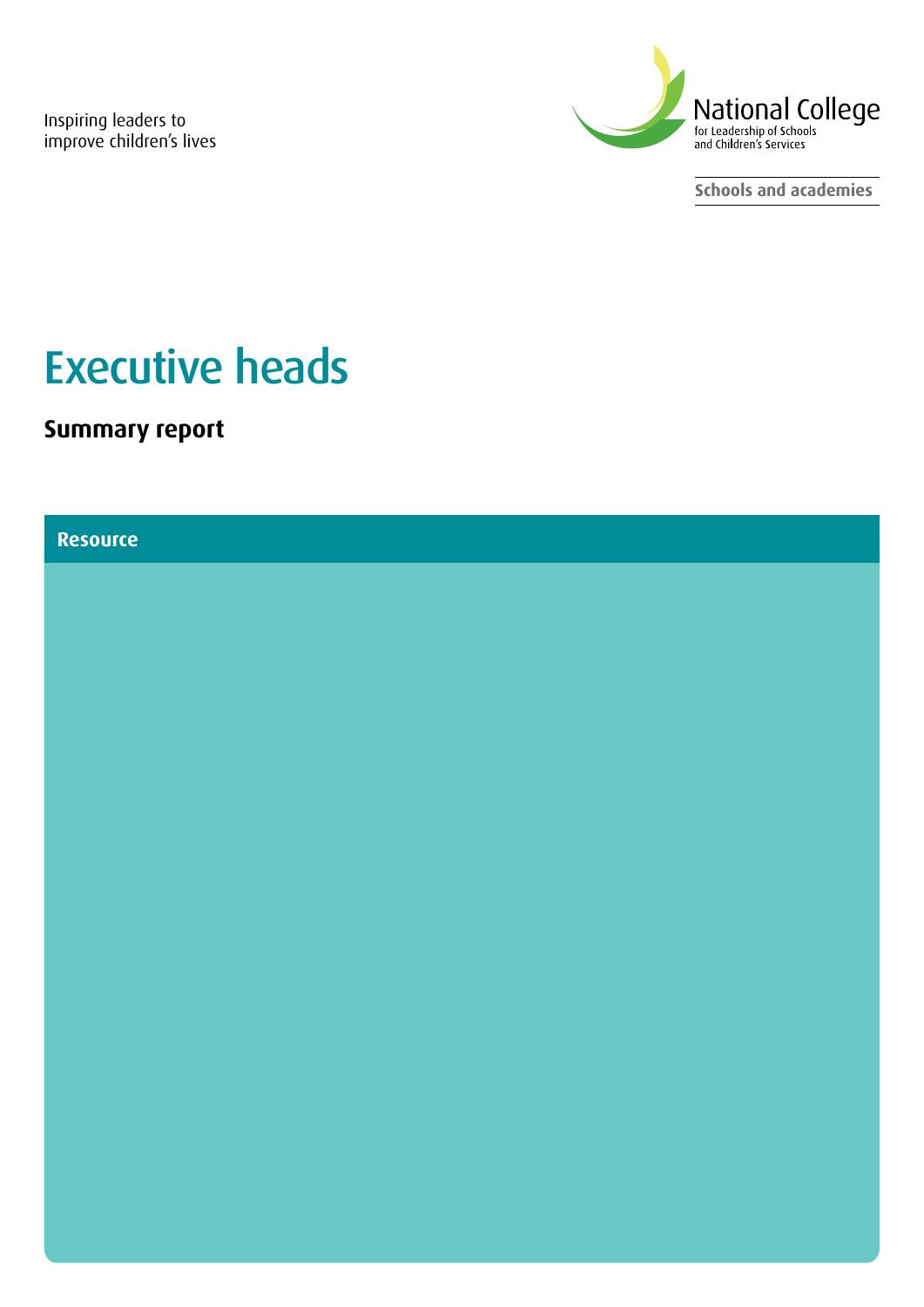## Executive summary

The role of executive head is not defined in education law but in this report it is used to describe any headteacher role that has some kind of lead managerial responsibility for more than one school.

In 2004, there were an estimated 25 executive heads. The research supporting this report indicates that by January 2010 the number in England has risen to an estimated 450, with most have been appointed in the last two years.

The increase in executive headship is part of a broader trend that has seen schools having more autonomy and school leaders being given increased responsibilities. As a result, many school leaders now share or distribute leadership to other colleagues and have developed a more strategic approach to their leadership role.

This has coincided with schools being encouraged to work together to bring about school improvement, address underperformance, provide a broader curriculum offer for 14-19 schools, introduce extended services and develop children's services through multi-agency working.

These trends, along with the growth of national leaders of education, the introduction of National Challenge trusts, the increase in the number of academies and problems with recruiting heads to small schools and faith schools, have brought about the rapid expansion of executive headship.

Two surveys – one of local authorities and the other of executive heads – provide the following picture about the current work of executive heads:

- Rural and shire local authorities who have done most to promote executive headship have the greatest number of executive heads.
- In around 9 out of 10 cases, executive heads are responsible for two schools, meaning that relatively few are responsible for three or more schools.
- 95 per cent of the heads were the substantive head of at least one of the schools they were leading, and in 60 per cent of the cases where executive heads were responsible for two schools, they were substantive head of both the schools.
- Just under two-thirds (63 per cent) of the executive heads are leading primary schools and just under one-quarter are leading secondary schools. In the majority of cases (57 per cent) they are also leading other schools from the same phase though in over one-third of cases (35 per cent), the executive headship involves a cross-phase arrangement.
- Just under one-third of executive heads are working within the context of a federation and just over one-third in a looser partnership or collaboration. The executive headship role is undertaken on an interim basis in 17 per cent of cases.
- Respondents aged between 51 and 60 (44 per cent) account for the largest proportion of executive heads, though one-third were aged below 51.
- Executive headteachers on average have over 10 years' experience as a head before becoming an executive head. Nearly threequarters of those surveyed had been appointed to an executive headship in the previous two years and the median length of time for being in post is just one year.
- Difficulty in recruiting a suitable candidate to be headteacher and the need to improve the performance of a school are the two most commonly cited reasons for the creation of executive head posts; the former reason is more likely to apply to primary schools and the latter to secondary schools.
- The 'opportunity to take on new challenges' was the motivation that was most influential in respondents taking on the role of executive head. A strong sense of moral purpose was also evident from the value executive heads placed on being able to 'influence and improve standards more widely' and the desire 'to give something back to the community'.
- The majority of executive headteachers were approached directly to take on their role, with only 13 per cent formally applying to an advertised post.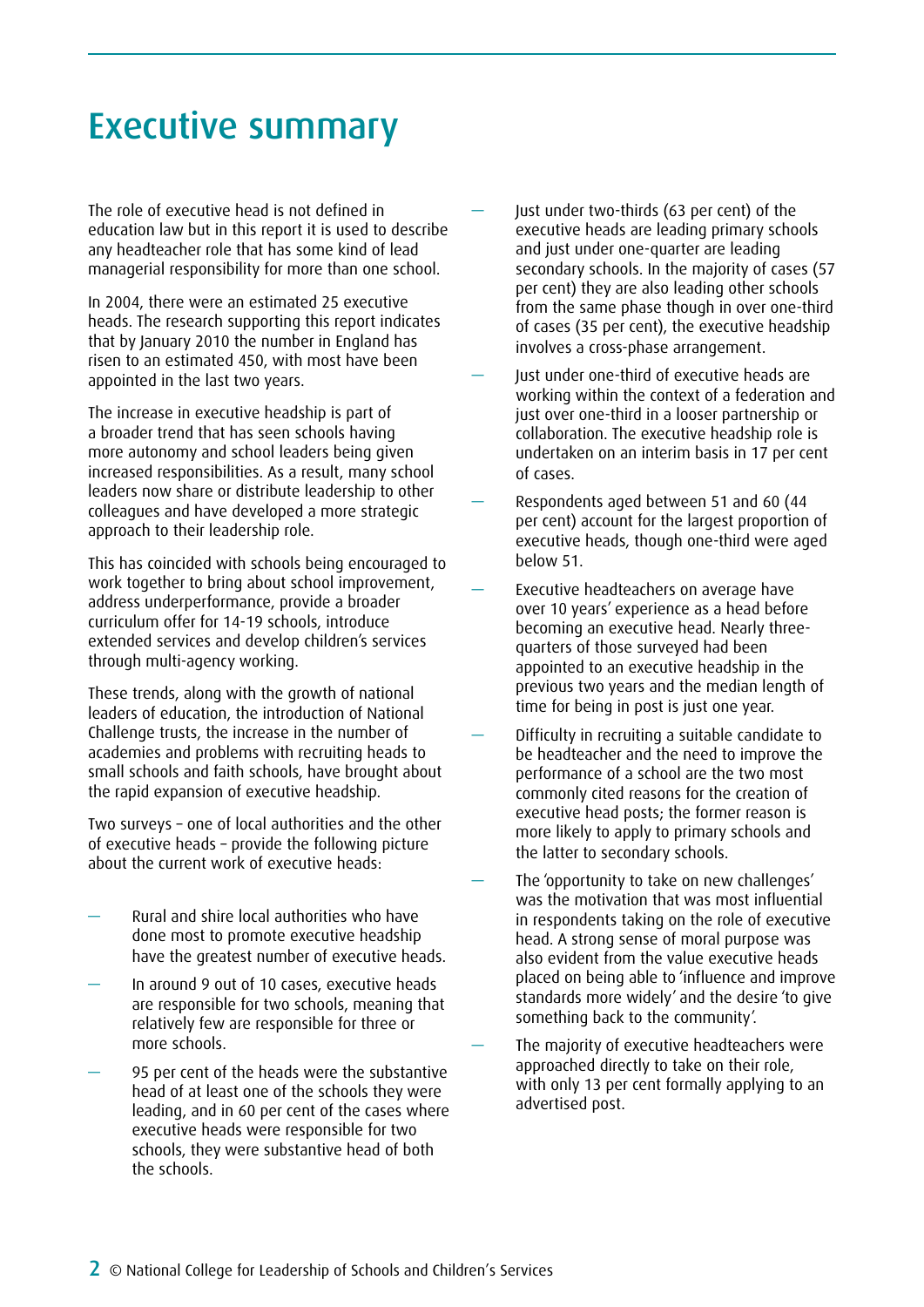The local context and reason(s) a school decided to enter into executive headship determine the scope of an executive head post and the role and range of tasks an executive head undertakes. However, there are features that are common to all contexts that will make it more likely an executive headship will succeed. These include the degree of prior collaboration between the schools, the leadership capacity within the schools, the support of the local authority and/or sponsor and the completion of a due diligence exercise to understand the background and identify the risks in advance of taking up the post.

Executive heads work in a variety of different governance and accountability structures and are, to a degree, selecting, adapting and creating different legal and governance structures to fit their particular circumstances.

Where executive headteachers are the substantive heads of all the schools they are leading, there are usually clear lines of accountability and they have authority to act. Where an executive head is effectively a chief executive officer for a group of schools, or is the substantive head for only some of the schools they lead, they have to rely for their authority on a contract, the pressure of local circumstances (such as a school being in special measures) or the authority that comes from being appointed by an overarching governing body.

Executive headteachers do not lead in isolation and the ways in which they exercise their roles are having a significant impact on other school leaders. In particular, senior leaders have the chance to act up to or assume more senior roles as the head exercises his or her executive responsibilities in other schools. This in turn creates opportunities for middle leaders to move into new roles in their home schools. In addition, many executive headteachers will use members of the senior leadership team at their home school, including leaders with specialist skills such as school business managers and ICT managers, to assist them in the school(s) they are supporting.

Executive heads identify eight skills that are needed to undertake their role:

- 1. Operating at a more strategic level
- 2. Getting the balance between standardisation and respecting difference
- 3. Being even-handed between schools
- 4. Staying focused on performance
- 5. Developing and practising interpersonal skills
- 6. Working closely with governors
- 7. Communicating effectively
- 8. Developing personal resilience

These skills provide the basis for developing a job profile for executive heads and mapping out the development support they need. Training should cover strategic, technical, behavioural and interpersonal issues. Executive heads also identified the need for practical support and mentoring and guidance from existing executive heads.

Evidence of the value of executive headship is at this stage indirect rather than direct. However, the practice of executive headship is associated with positive trends in improvements in attainment, school improvement, school leadership and costeffectiveness.

There are have also been a number of challenges, problems and risks involved in developing executive headship. These include:

- the absence of a clear legal framework (which in turn means that the statutory pay and conditions of service framework is limited in how far it can address the issue of remunerating executive headteachers)
- a lack of clarity over the role of executive heads in the inspection system
- tension between the strategic and operational roles of an executive head
- maintaining the confidence of staff and stakeholders, particularly in the early days of executive headship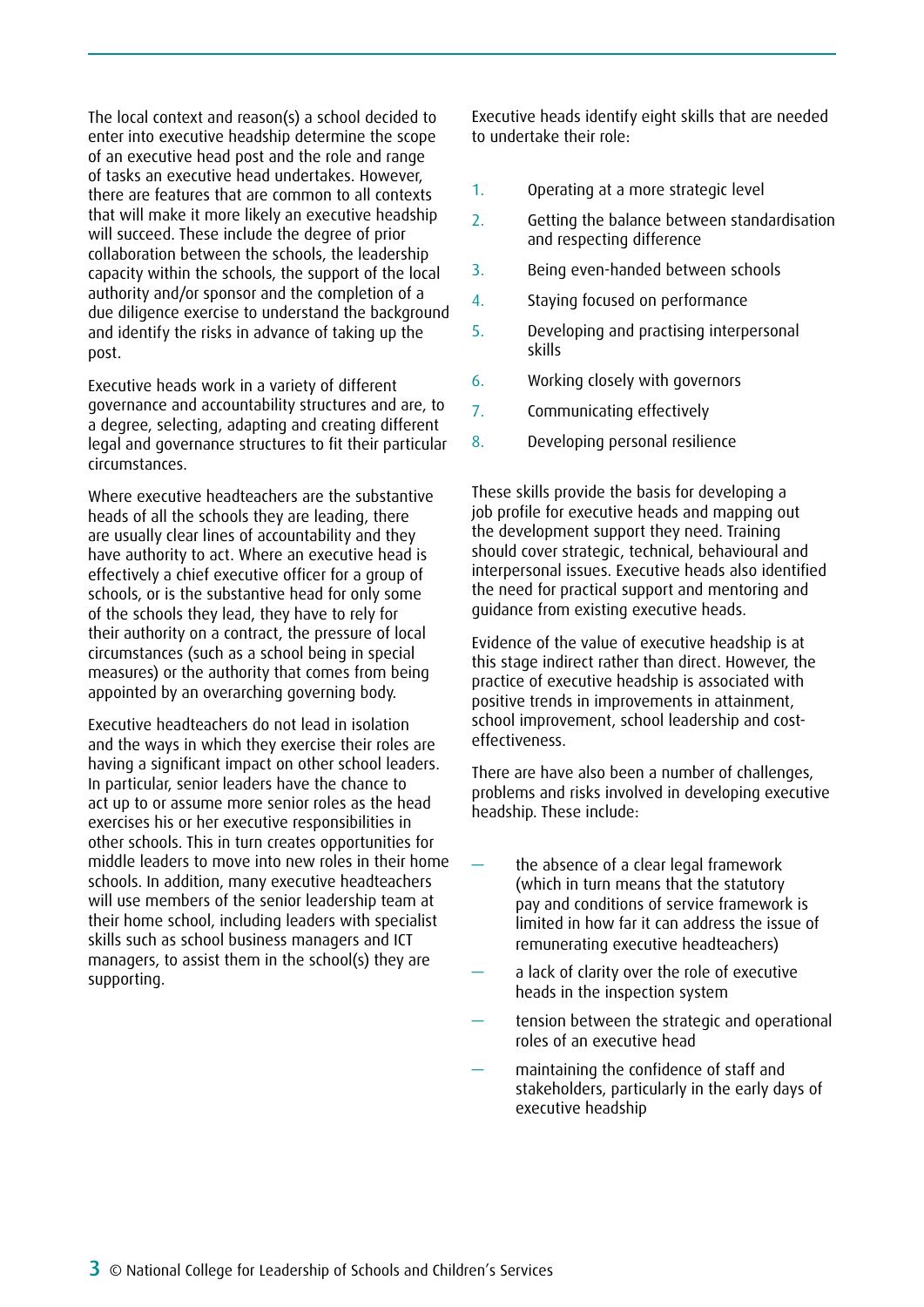- drifting into a new executive headship model, rather than taking time to choose a governance model that is appropriate to the context and circumstances of the parties involved
- underestimating the risks, including the reputational risk, in taking on another school
- failing to develop the right relationship with the local authority at a time when the role of local authorities is evolving

Four recommendations would help address these challenges.

First, the post of executive head should be established in education law. Flexibility should be retained so that schools and governors can adapt the arrangements to suit their particular circumstances, given the significance that context plays in defining how each executive headship works in practice.

Thus, rather than trying to define precisely the respective roles of executive heads and heads in legislation, an alternative approach would require governors to designate for every school for which they have responsibility the person with responsibility for a defined set of tasks.

Those schools with a single traditional headteacher would designate their head in respect of all these roles. However, in those scenarios where there was an executive head, the governing body would agree those roles for which the executive head would be responsible and those for which the substantive head or the head of school or deputy head would be held accountable. The arrangements, which should be reviewed at least annually, would also provide a clearer basis for recognising the role of executive heads in the inspection and the remuneration frameworks and for principals of academies when acting as executive heads of maintained schools.

Second, the arrangements for training executive heads should be improved. Programmes should be based on a more strategic approach to development, starting with identifying potential executive leaders early in their career, facilitating the development of their skills, providing advice on strategic and technical issues, supporting them with practical coaching when they assume their first executive headship and enabling them to play a full role as system leaders.

Third, the Department for Education or the National College should produce a guide or toolkit for governors. This would take governors and executive heads through a series of questions based on the reasons and circumstances leading them to consider introducing executive headship to help them determine the appropriate remit of the proposed role and the appropriate governance arrangements.

Fourth, the Department for Education, in association with the National College, should consider commissioning longitudinal research into the impact of executive heads on the school system.